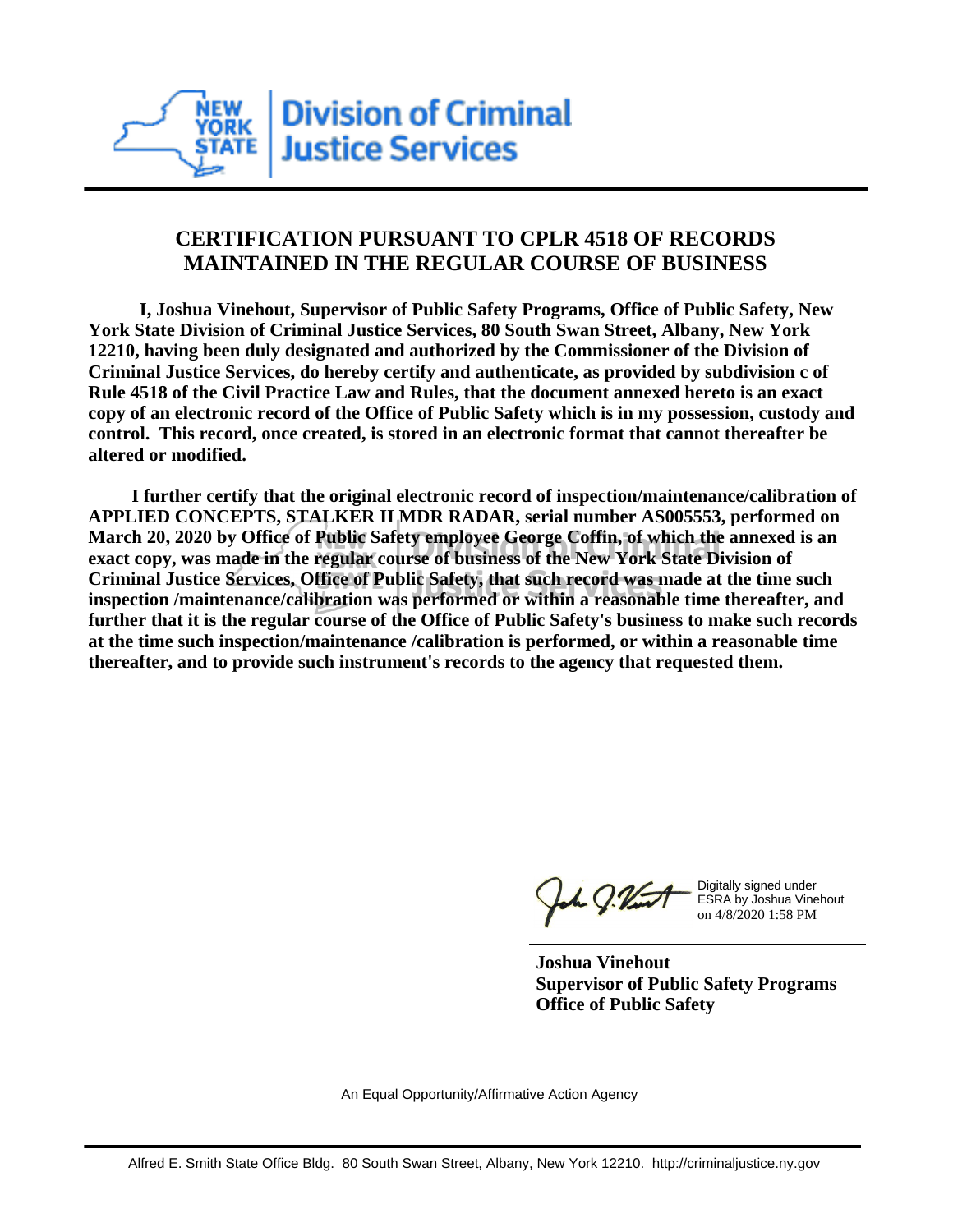## **RADAR RECORD OF INSPECTION / MAINTENANCE / CALIBRATION**

## **Name of Submitting Agency: Stony Point Town Police Department Manufacturer: APPLIED CONCEPTS Model: STALKER II MDR Date: March 20, 2020 Serial Number: AS005553**

 **I hereby certify that APPLIED CONCEPTS RADAR, model STALKER II MDR, serial number AS005553/ / N/A / / N/A, has been calibrated using standards whose accuracies are established by the National Bureau of Standards, or have been derived by the ratio type of self calibration techniques. Calibration has been effected by controlled tests performed on the date indicated above.**

| <b>Test No</b> | <b>Internal Standard</b>                   | <b>Test Result</b> |
|----------------|--------------------------------------------|--------------------|
|                | <b>PAS MPH</b>                             | <b>PAS MPH</b>     |
| <b>Test No</b> | <b>Certification Standard (Stationary)</b> | <b>Test Result</b> |
|                | 40 MPH                                     | 40 MPH             |
|                | <b>25 MPH</b><br>YORK                      | 25 MPH             |
| <b>Test No</b> | <b>Certification Standard (Moving)</b>     | <b>Test Result</b> |
|                | <b>40 MPH</b>                              | <b>15 MPH</b>      |
|                | <b>25 MPH</b>                              |                    |

**Turning Fork Certification / Date of Certification: March 20, 2020**

| <b>Serial Number</b> | Frequency | <b>Test Result</b> |
|----------------------|-----------|--------------------|
| FB280049             | 4164 HZ   | 40 MPH             |

**The above stated tuning fork has been tested and found to oscillate at 4164 Hertz. It will cause a calibration signal of 40 MPH when used with a Doppler traffic radar operating at 34,700 Mhz.**

| <b>Serial Number</b> | Frequency | <b>Test Result</b> |
|----------------------|-----------|--------------------|
| FA179342             | 2612 HZ   | 25 MPH             |

**The above stated tuning fork has been tested and found to oscillate at 2612 Hertz. It will cause a calibration signal of 25 MPH when used with a Doppler traffic radar operating at 34,700 Mhz.**

 **I further certify that the entries made in these records were made at the time that the inspection /maintenance/calibration of the above identified RADAR was performed, or within a reasonable time thereafter.**

 *page 1 of 2* 

Digitally signed under ESRA by George Coffin on 3/20/2020 12:02 PM

**George Coffin Highway Safety Equipment Technician Office of Public Safety**

**\_\_\_\_\_\_\_\_\_\_\_\_\_\_\_\_\_\_\_\_\_\_\_\_\_\_\_\_\_\_\_\_\_\_\_\_\_**